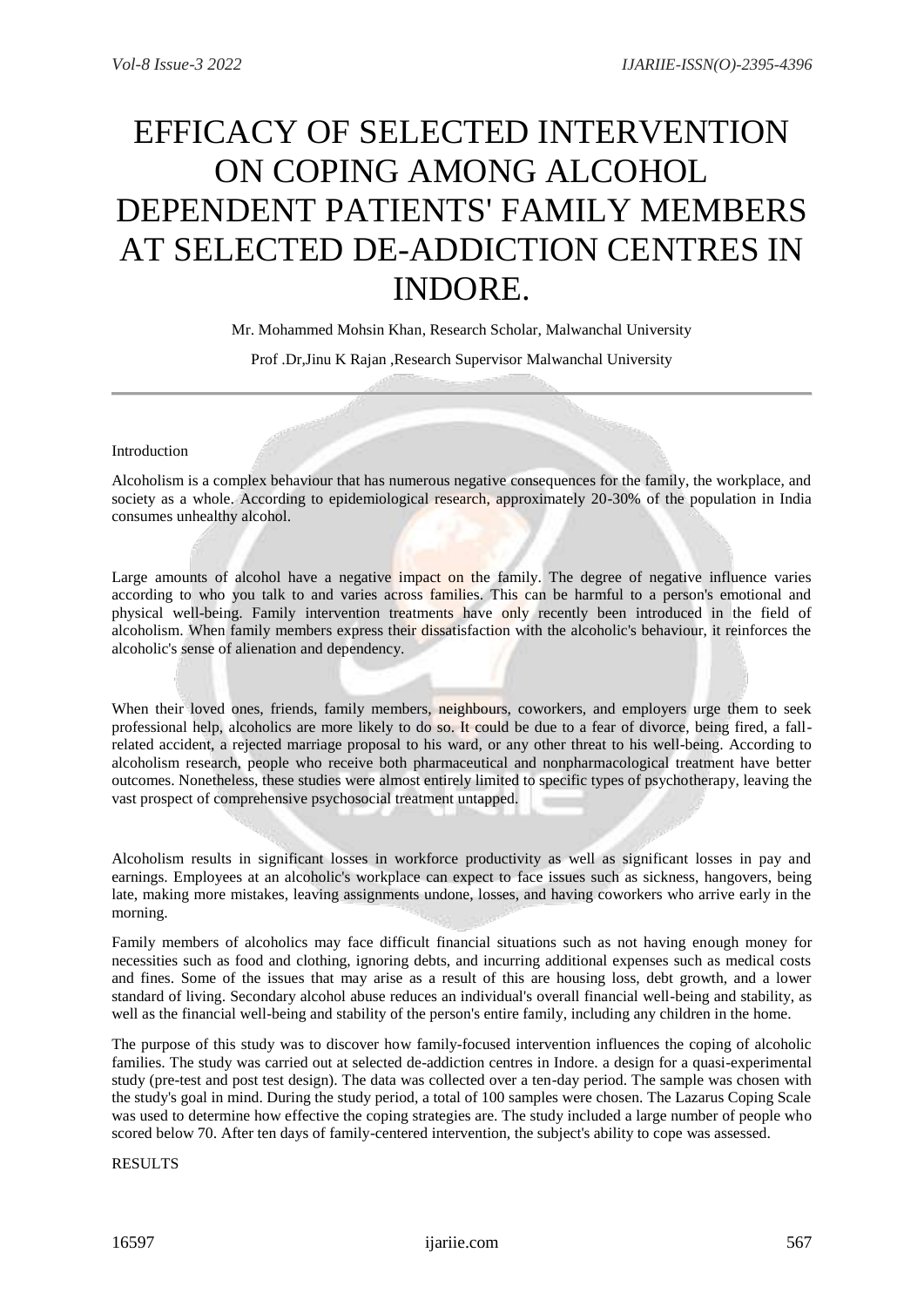These findings show that 46.1 percent of family members are between the ages of 25 and 35, 30.28 percent are between the ages of 15 and 25, 14.01 percent are between the ages of 35 and 45, and 9.61 percent are over 45. According to the findings of this study, 60% of respondents were male and 40% were female. All of the respondents in this study had completed high school. More than three-fifths of the samples (63.17 percent) earned Rs 5000 to 10000, a little more than a third (36.31 percent) earned Rs 3000 to 5000, and only 16.01 percent were housewives. In this study, more than 90% of respondents were married, with less than 10% being unmarried. In this survey, 82.6 percent of respondents were from nuclear families, while 17.4 percent were from blended families. According to the findings of this study, 91.1 percent of respondents have children, while 8.9 percent do not. Out of 100 respondents in this study, 56 percent had difficulty for 5-10 years, 30 percent for 10 years, and 14 percent for less than 5 years.

Results of family-focused intervention studies on the effect of problem-oriented coping on alcoholics' family members. The family members' pre-test score was 28.22 and their post-test score was 39.7 when they used problem-oriented coping before and after the experiment. The pre-test standard deviation was 4.76, and the posttest standard deviation was 2.45. The average difference between the two groups was determined to be 5.02. This suggests that the coping behaviour of alcoholics' family members has significantly increased.

Findings related to the effectiveness of family-focused intervention on coping among family members of alcoholics include, but are not limited to, affective oriented method findings. The post-test mean score was 36.7, demonstrating that family members who used an affective-oriented approach to cope with their emotions prior to taking the exam had an average of 27.8 prior to taking the test, and their average score after the test was 36.7. The pre-test standard deviation was 2.44, but the post-test standard deviation was 2.05. The difference in mean and average was calculated to be 2.56. This suggests that the coping behaviour of alcoholics' family members has significantly increased.

According to the findings of this study, those with family members who struggle with alcoholism improved significantly in their post-test score after undergoing family-focused intervention in coping patterns. According to the results, family members' average scores before the test were 66.18, and their average scores after the test were 74.19. The pre-test standard deviation was 4.88, while the post-test standard deviation was 2.67. The obtained difference between the mean and standard deviation was 7.36. When it came to helping family members of alcoholics cope better, family-focused intervention had an impressive success rate.

## DISCUSSION

Results of family-focused intervention studies on the effect of problem-oriented coping on alcoholics' family members. The family members' pre-test score was 28.22 and their post-test score was 39.7 when they used problem-oriented coping before and after the experiment. The pre-test standard deviation was 4.76, and the posttest standard deviation was 2.45. The average difference was calculated to be 5.02. Family members of alcoholics fared better during this time period, indicating a significant improvement in their ability to cope. The difference in the two means was calculated to be 6.08. Sisson and Azrin (1986) found that family members of alcoholics were more likely to deal with their problems because they had better coping skills. Our main finding was that everyone improved in their coping methods, hardship, and mental symptoms at the one-year follow-up, regardless of whether they received any support. Furthermore, when longer-term interventions were used, there was a greater reduction in mental symptoms (coping skills training and group support). However, previous research indicates that short-term intervention has the potential to influence coping processes.

Findings related to the effectiveness of family-focused intervention on coping among family members of alcoholics include, but are not limited to, affective oriented method findings. The post-test mean score was 36.7, demonstrating that family members who used an affective-oriented approach to cope with their emotions prior to taking the exam had an average of 27.8 prior to taking the test, and their average score after the test was 36.7. The pre-test standard deviation was 2.44, but the post-test standard deviation was 2.05. The difference in mean and average was calculated to be 2.56. Family members of alcoholics fared better during this time period, indicating a significant improvement in their ability to cope. According to a study conducted by Miller and colleagues, all participants in three separate intervention programmes for family members reported significant reductions in depression, anger, and family conflict, as well as improvements in family cohesion and relationship happiness (1999).

According to the findings of this study, those with family members who struggle with alcoholism improved significantly in their post-test score after undergoing family-focused intervention in coping patterns. According to the results, family members' average scores before the test were 66.18, and their average scores after the test were 74.19. The pre-test standard deviation was 4.88, while the post-test standard deviation was 2.67. The